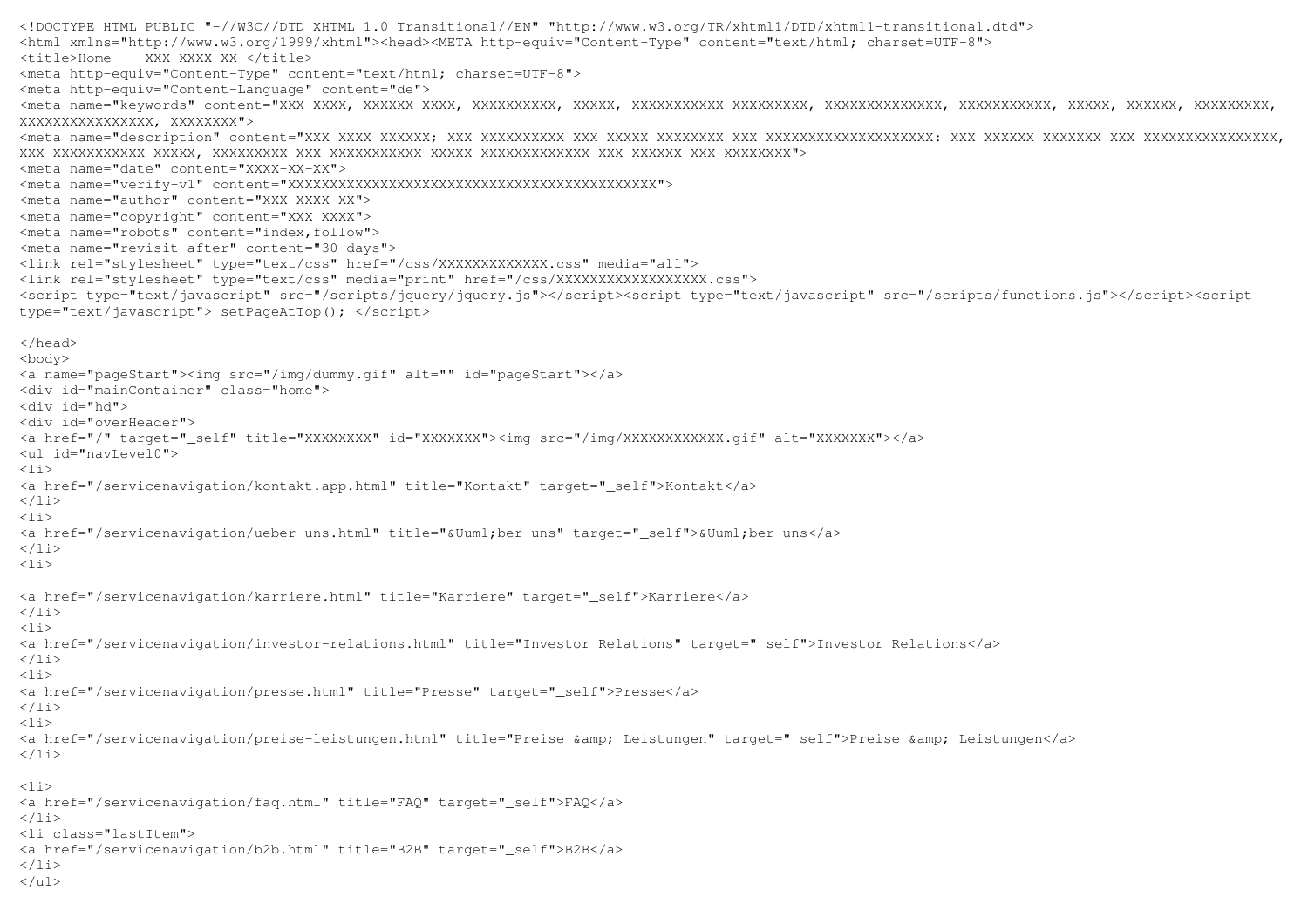```
<form id="searchForm" name="searchForm" action="/maerkte-kurse/aktien-suche/XXXXXXXXXXXXXXXXXXXXXXXXXXXXXXXX.html" method="get"> 
<input type="hidden" name="wptyp" value="ALL"><label for="searchString">Kurssuche:</label><input type="text" id="searchString" name="searchfor" 
value="Suchbegriff, WKN, ISIN"><input type="image" id="submitSearchString" name="submitSearchString" src="/img/button_submitForm.gif" alt="Kurssuche absenden"> \langle/form>
</div> 
<div id="navLevel1Container"> <ul id="navLevel1"> \langleli>
<a class="" href="/kunde-werden.html" title="Kunde werden" target="_self"><span class="navElement2">Kunde werden</span></a> \langle/li>
\langleli>
<a class="" href="/angebote-produkte.html" title="Angebote &amp; Produkte" target="_self"><span class="navElement2">Angebote &amp; Produkte</span></a>
\langle/li>\leq 1 i ><a class="" href="/maerkte-kurse.app.html" title="M&auml;rkte &amp; Kurse" target="_self"><span class="navElement2">XXXXXXXXXXXX &amp; Kurse</span></a>
\langle/li>\langleli>
<a class="" href="/hilfe-service.html" title="Hilfe &amp; Service" target=" self"><span class="navElement2">Hilfe &amp; Service</span></a>
\langle/li>
\langleli>

<a class="" href="/XXXXXXXXXXXXXXXX.html" title="XXXXX XXX XXXX" target="_self"><span class="navElement2">XXXXX XXX XXXX</span></a> \langle/li>
</ul> 
<ul id="login"> \langleli>

<a class="login" target="_self" title="Login" href="/XXXXXXXXXXXX/login.app.html" id="LoginText">Login</a> \langle/li>
</ul> 
</div> </div> 
<div id="bd"> 
<div id="stageCampaign"> 
<div class="stageShadow"></div> <div id="stageContent"> 
<a href="/kunde-werden/depot-eroeffnen.html" title=""><img src="/home.-Stage-Single-Image.Image.ImageRef.jpg/stage_nk_staffel6.jpg" alt="Aktionsangebot für Neukunden - jetzt kostenloses Depot eröffnen!" class="stageImg"></a>
\langlediv>
<div class="editor"></div> \langle div>

<div id="colContainer"> 
<div class="singelCol"> <div class="tileBox"> 
<div class="tileSpecial wide"> 
<img src="/img/tileCornerLT.gif" class="CornerLT" alt=""><img src="/img/tileCornerRT.gif" class="CornerRT" alt=""><img src="/img/tileCornerLB.gif" class="CornerLB" alt=""><img src="/img/tileCornerRB.gif" class="CornerRB" alt=""><h3>Girokonto mit günstigen X,XX % Dispokredit Zinsen</h3> <div class="tileGraphic"> 
<a href="/angebote-produkte/konto-karte/girokonto.html" title="Mehr Informationen" target="_self"><img
src="/home.XXXXXXXXXXXXXXXXXXXXXXXXX.Image.ImageRef.dat" alt="Kostenloses Girokonto" width="310" height="80"></a>
```
 $\langle$ div>  $$p$$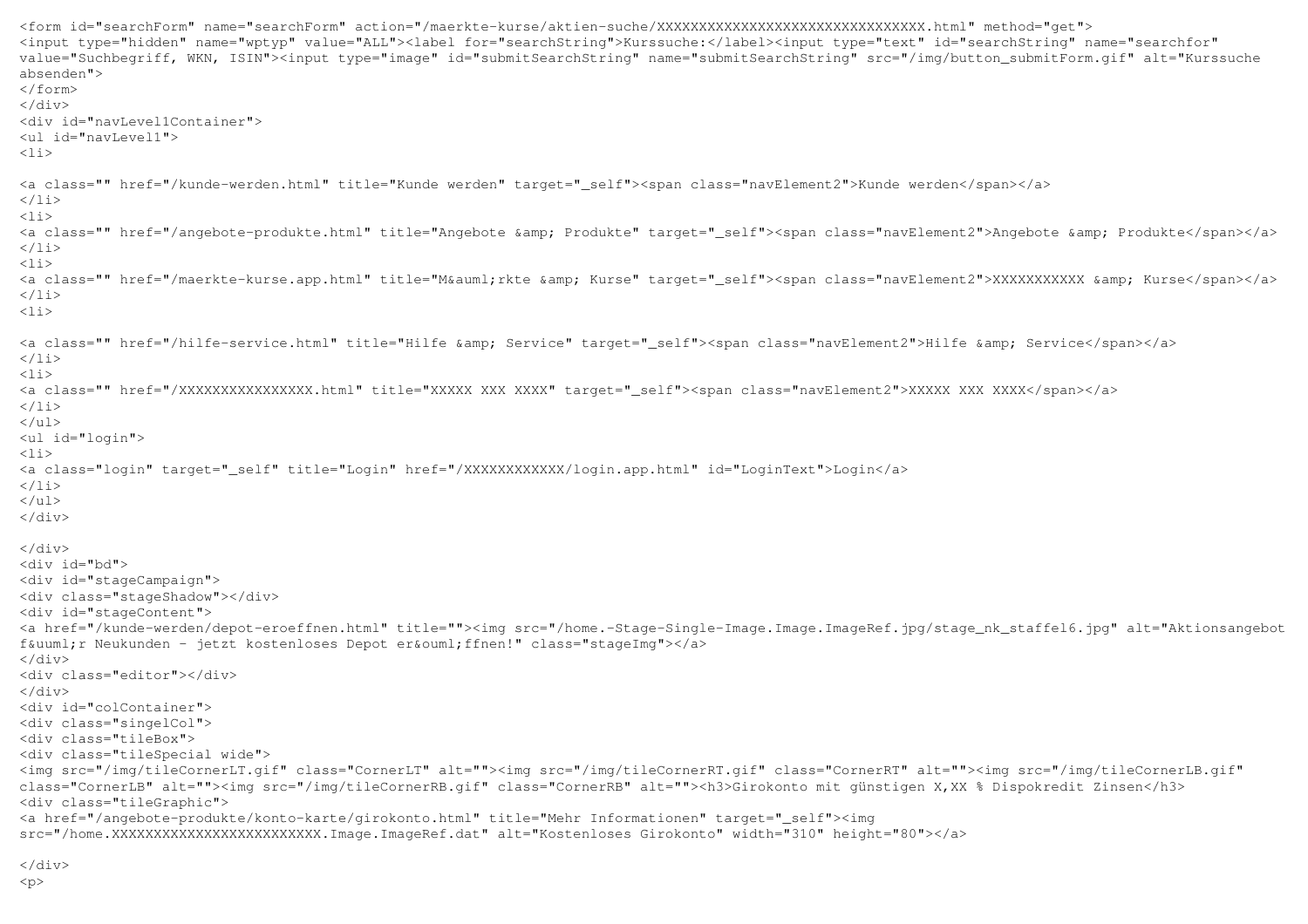```
<p>Jetzt kostenloses* Girokonto er&ouml;ffnen: Vereinen Sie Bargeld, Zahlungsverkehr und Wertpapiergesch&auml;fte unter einem Dach und profitieren Sie
von nur X,XX % Dispokredit Zinsen p. a.</p> \langle/p>

<div class="buttonBox"> 
<div class="refButton"> 
<a href="/angebote-produkte/konto-karte/girokonto.html" title="Mehr Informationen" target="_self" class="teaserLink">Mehr Informationen<img 
src="/img/icon_iRef.gif" class="iRef" alt="Mehr Informationen"><img src="/img/btt_ShadowB.gif" class="shadowB" alt="Mehr Informationen"></a><img src="/img/btt_TL.gif" class="bttTl" alt=""><img src="/img/btt_TR.gif" class="bttTr" alt=""><img src="/img/btt_ShadowBL.gif" class="shadowBL" alt=""><img src="/img/btt_ShadowBR.gif" class="shadowBR" alt=""></div> </div> 
</div> 
<div class="tile"> 
<img src="/img/tileCornerLT.gif" class="CornerLT" alt=""><img src="/img/tileCornerRT.gif" class="CornerRT" alt=""><img src="/img/tileCornerLB.gif" class="CornerLB" alt=""><img src="/img/tileCornerRB.gif" class="CornerRB" alt=""><h3>Depot-Contest vor Ort</h3> <div class="tileGraphic"> <a href="/angebote-produkte/anlegen/XXXXXXXXXXXX/vor-ort.html" title="Mehr Informationen" target="_self"><img 
src="/home.XXXXXXXXXXXXXXXXXXXXXXXXX.Image.ImageRef.dat" alt="Depot-Contest vor Ort" width="150" height="80"></a> \langlediv>
p<p>Jetzt anmelden und dabei<br />sein. Lernen Sie Top-<br />Verm&ouml;gensverwalter kennen. Auch in Ihrer N&auml;he!</p>
\langle/p>

<div class="buttonBox"> 
<div class="refButton"> 
<a href="/angebote-produkte/anlegen/boersenspiel/vor-ort.html" title="Mehr Informationen" target="_self" class="teaserLink">Mehr Informationen<img src="/img/icon_iRef.gif" class="iRef" alt="Mehr Informationen"><img src="/img/btt_ShadowB.gif" class="shadowB" alt="Mehr Informationen"></a><img src="/img/btt_TL.gif" class="bttTl" alt=""><img src="/img/btt_TR.gif" class="bttTr" alt=""><img src="/img/btt_ShadowBL.gif" class="shadowBL"
alt=""><img src="/img/btt_ShadowBR.gif" class="shadowBR" alt=""></div> </div> 
</div> 
<div class="tile"> <img src="/img/tileCornerLT.gif" class="CornerLT" alt=""><img src="/img/tileCornerRT.gif" class="CornerRT" alt=""><img src="/img/tileCornerLB.gif" class="CornerLB" alt=""><img src="/img/tileCornerRB.gif" class="CornerRB" alt=""><h3>XXXXXXXX - XXXXXXXXXXXX</h3> <div class="tileGraphic"> 
<a href="/angebote-produkte/wertpapiere/anleihen.html" title="Zum Anleihenmarkt" target="_self"><img src="/home.XXXXXXXXXXXXXXXXXXXXXXXXXXX.Image.ImageRef.dat" alt="" width="150" height="80"></a>
\langle div>
p
<p>Gr&ouml;&szlig;ere Stabilit&auml;t mit ausgew&auml;hlten Anleihen. F&uuml;r sicherheitsorientierte Anleger.</p> \langle/p>

<div class="buttonBox"> 
<div class="refButton"> 
<a href="/angebote-produkte/wertpapiere/anleihen.html" title="Zum Anleihenmarkt" target="_self" class="teaserLink">Zum Anleihenmarkt<img 
src="/img/icon_iRef.gif" class="iRef" alt="Zum Anleihenmarkt"><img src="/img/btt_ShadowB.gif" class="shadowB" alt="Zum Anleihenmarkt"></a><img src="/img/btt_TL.gif" class="bttTl" alt=""><img src="/img/btt_TR.gif" class="bttTr" alt=""><img src="/img/btt_ShadowBL.gif" class="shadowBL" alt=""><img src="/img/btt_ShadowBR.gif" class="shadowBR" alt=""></div> </div> 
</div> 
<div class="tile"> 
<img src="/img/tileCornerLT.gif" class="CornerLT" alt=""><img src="/img/tileCornerRT.gif" class="CornerRT" alt=""><img src="/img/tileCornerLB.gif" class="CornerLB" alt=""><img src="/img/tileCornerRB.gif" class="CornerRB" alt=""><h3>6,95 Euro Flat fee</h3> <div class="tileGraphic">
```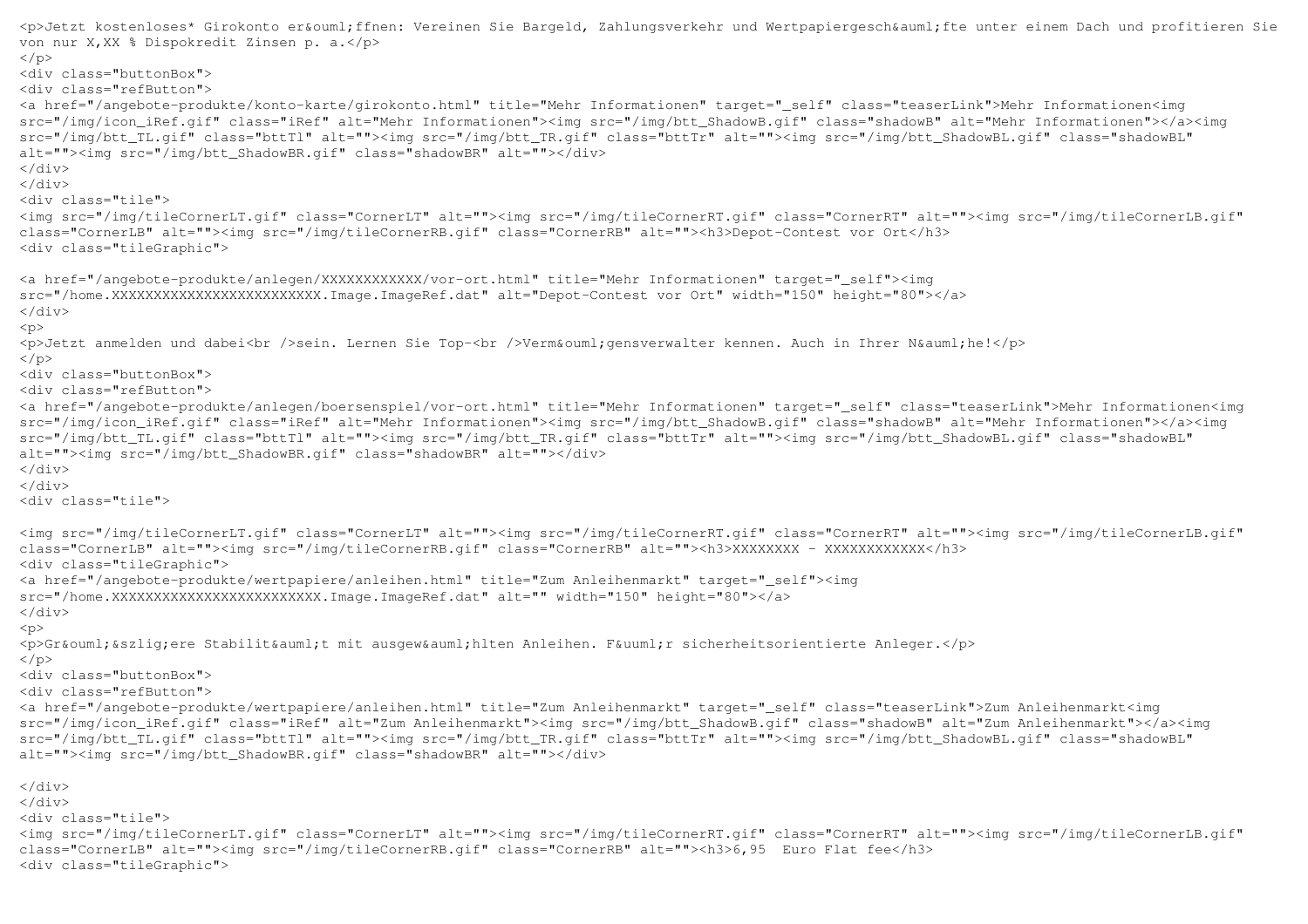```
<a href="/angebote-produkte/XXXXXXX/XXXXXXXXXXXXXXXXX.html" title="Mehr Informationen zu XXX XXX XXXX XXXXXXXX" target="_self"><img src="/home.XXXXXXXXXXXXXXXXXXXXXXXXX.Image.ImageRef.dat" alt="Jede Order nur X,XX EUR" width="150" height="80"></a> \langlediv>
p
```
<p>L&auml;nger, einfacher und g&uuml;nstiger online handeln. Nur XXXX Euro Flat fee f&uuml;r Optionsscheine &amp; Zertifikate.</p>  $\langle$ /p>

## <div class="buttonBox">

<div class="refButton">

 <a href="/angebote-produkte/trading/XXXXXXXXXXXXXXXXX.html" title="Mehr Informationen zu den XXX XXXX XXXXXXXX" target="\_self" class="teaserLink">Mehr Informationen<img src="/img/icon\_iRef.gif" class="iRef" alt="Mehr Informationen"><img src="/img/btt\_ShadowB.gif" class="shadowB" alt="Mehr Informationen"></a><img src="/img/btt\_TL.gif" class="bttTl" alt=""><img src="/img/btt\_TR.gif" class="bttTr" alt=""><img src="/img/btt\_ShadowBL.gif" class="shadowBL" alt=""><img src="/img/btt\_ShadowBR.gif" class="shadowBR" alt=""></div>  $\langle$ div>

 </div> </div>

</div>

</div>

 <div id="marginalCol"> <div class="tileBox">

## <div class="tile fitting">

 <img src="/img/tileCornerLT.gif" class="CornerLT" alt=""><img src="/img/tileCornerRT.gif" class="CornerRT" alt=""><img src="/img/tileCornerLB.gif" class="CornerLB" alt=""><img src="/img/tileCornerRB.gif" class="CornerRB" alt=""><h3>B&ouml;rse aktuell</h3>

```
<div class="tbl tblsmall">
```

```
<div class="reiter2SmallBegin"> 
<div class="reiter2SmallLine"></div> <div class="reiter2Small"> 
<span id="chartnav1" class="reiterSel"><a href="javascript:openIdxChart('XXX.XXX');" onmouseover="toggleNew(1);">dax</a></span><span id="chartnav2" class="reiterNorm"><a href="javascript:openIdxChart('TDXP.ETR');" onmouseover="toggleNew(2);">tecdax</a></span><span id="chartnav3" 
class="reiterNorm"><a href="javascript:openIdxChart('INDU.IND');" onmouseover="toggleNew(3);">dow jones</a></span><span id="chartnav4" class="reiterNorm"><a href="javascript:openIdxChart('COMPX.IND');" onmouseover="toggleNew(4);">nasdaq</a></span>
</div> 
</div> 
<table id="tblsmall" class="tblReiter2" cellspacing="0"> <tbody> 
<tr class="wbr" style="cursor: pointer;"> <td class="pa0"> 
<div id="chartPic1" style="display:block;"> 
<img name="DAX.ETR" src="/data/img/minicharts/minichartdaxi.gif" onclick="openIdxChart(this.name);" alt="DAX.ETR"></div> <div id="chartPic2" style="display:none;"> <img name="TDXP.ETR" src="/data/img/minicharts/minicharttdi.gif" onclick="openIdxChart(this.name);" alt="TDXP.ETR"></div> <div id="chartPic3" style="display:none;"> 
<img name="INDU.IND" src="/data/img/minicharts/minichartdji.gif" onclick="openIdxChart(this.name);" alt="INDU.IND"></div> <div id="chartPic4" style="display:none;"> 
<img name="COMPX.IND" src="/data/img/minicharts/minichartnasi.gif" onclick="openIdxChart(this.name);" alt="COMPX.IND"></div> \langle/td>

</tr> 
</tbody> 
</table> </div> 
<div class="buttonBox">
```